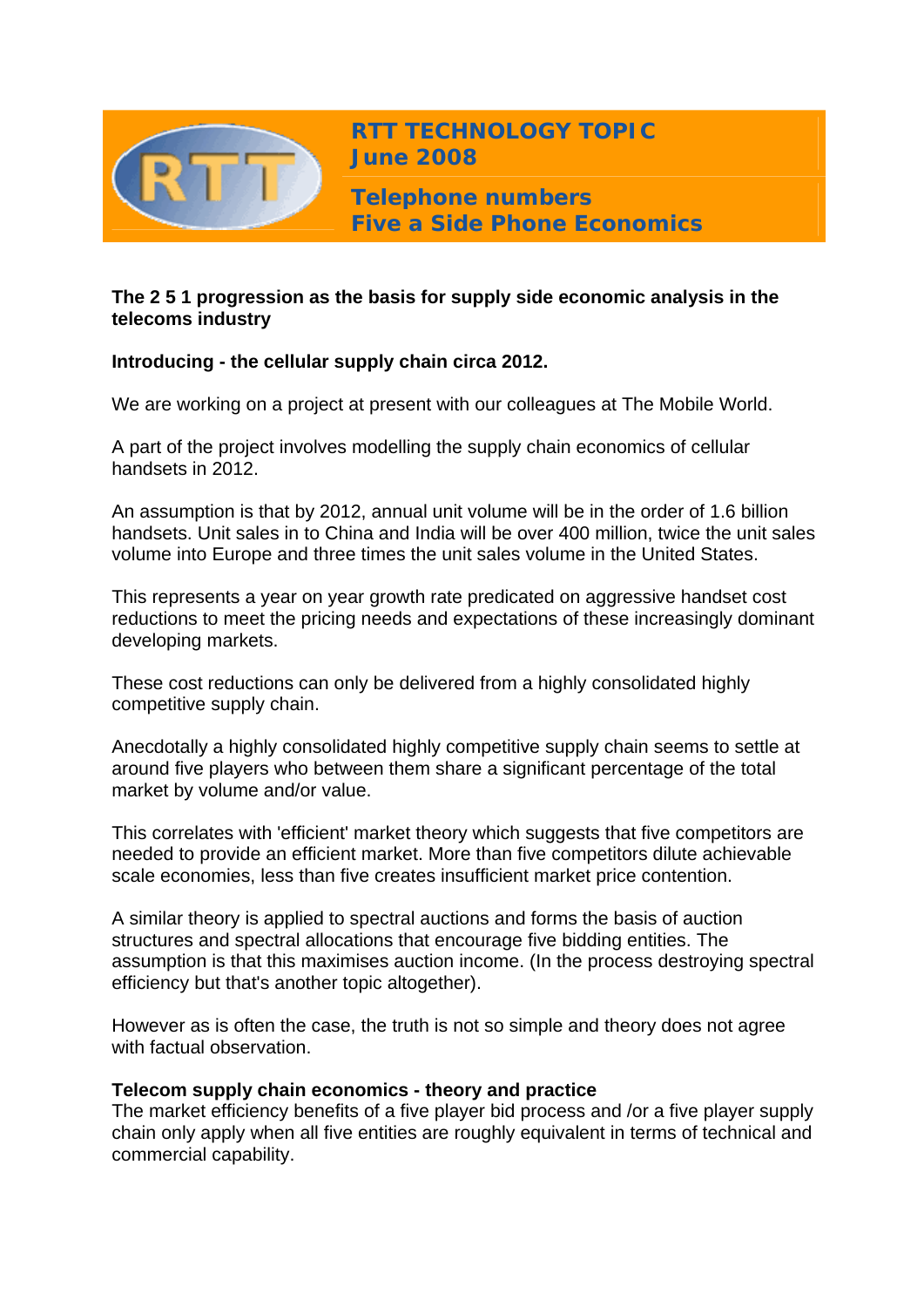This only happens occasionally and never lasts for long.

In practice market efficiency is a function of the process of consolidation and fragmentation rather than a function of a prescribed number of participating competitors.

So for example we could observe a cyclical pattern in which competition moves from a duopoly to multiple competitors (we will use five as an example) and then to a monopoly. The monopoly curiously can be maintained for longer than conventional competitive theory would suggest.

It is the recurrent tension and resolution inherent in this process that can be presumed to create market efficiency.

If this thesis is correct and if we can correctly identify where we are in the cycle at any specific time in any specific market then we have the basis for some useful competitive analysis.

So for example, if we were to analyse handset vendors, we could say that the five top players are presently consolidating to the point where one of the players has an effective monopoly at least in terms of effective market share and margin share.

The long term dominance of the software business by Microsoft is an example of a monopoly that has lasted longer than most supply side analysts predicted.

Of course an extended monopoly is dependent on the monopoly player (Pass Go and collect £200) being able and willing to defend their inherent competitive advantage.

In cellular handset manufacture, Nokia have been able to use their market dominance to streamline their supply chain to ensure their costs are reducing faster than their average selling price. They use this advantage to consolidate their market dominance. A classic virtuous circle.

For a short while six vendors shared the bulk of the cellular network market, Ericsson, Nokia, Siemens, Alcatel, Lucent and Nortel. This is collapsing to a duopoly (Ericsson and Nokia Siemens with Ericsson as the dominant player) but may regroup to a five or six player market consisting of Ericsson, Nokia Siemens, Huawei, ZTE, Alcatel Lucent and or Nortel or some combination.

In the cellular baseband semiconductor market there are nominally five players that share a significant percentage of the market by volume. Of the five, two (TI and Qualcomm) dominate the market by value and margin.

#### **The curious anomaly of the RF component supply chain**

The RF component part of the industry does not fit this pattern partly because different parts of the RF Bill of Materials exist as different industrial entities.

For example there is an EMI shielding industry with two dominant vendors, a handset antenna industry with two dominant vendors, a SAW filter industry with one dominant vendor, an FBAR filter industry with one dominant vendor and a power amplifier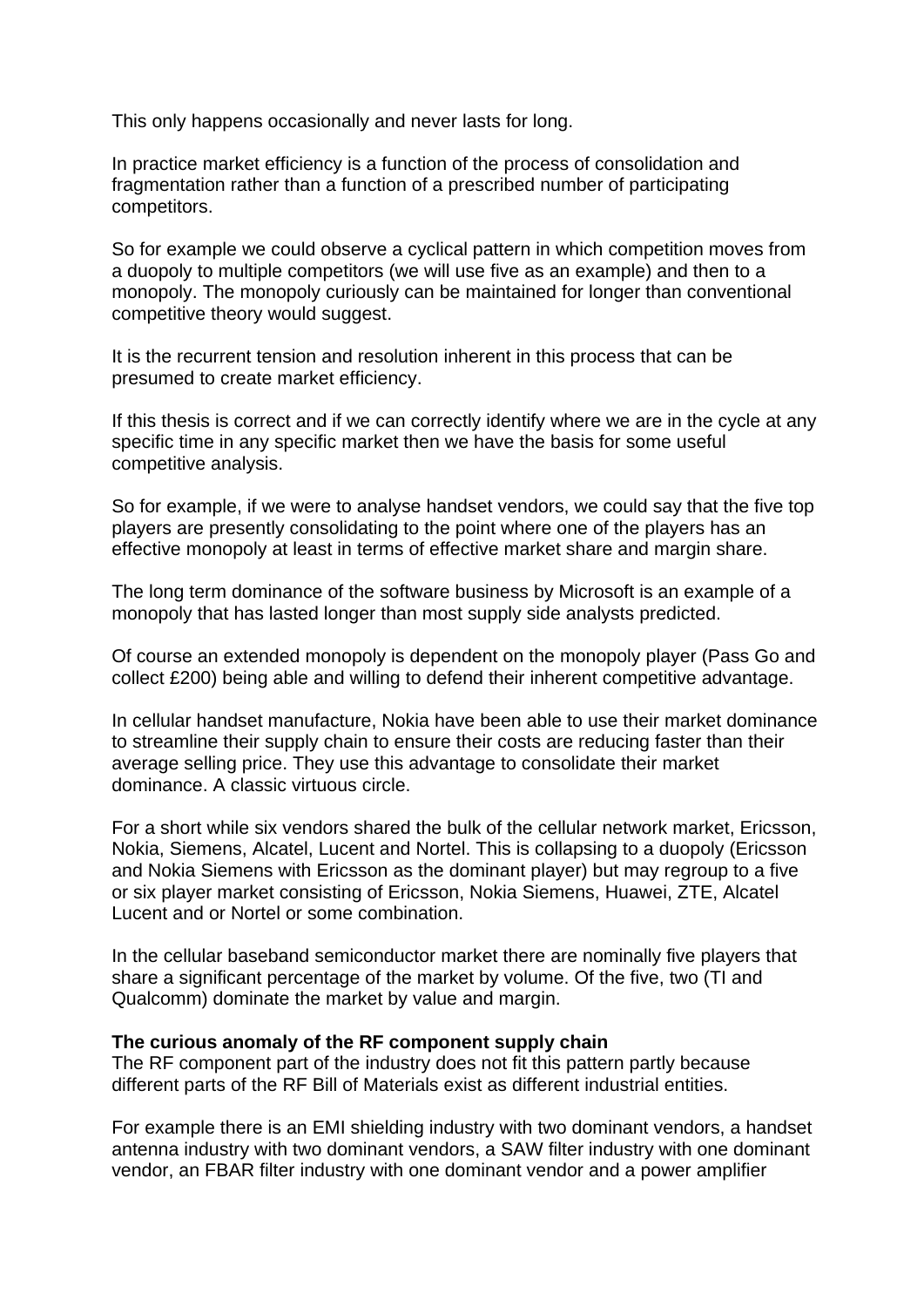industry with five dominant vendors.

Additionally there are integrated transceiver vendors who either develop parts themselves or buy and integrate components from any or all of the above.

So the competitive structure of the RF component industry depends on whether you view the sector as a whole or a sum of separate parts. Either way it appears fragmented.

This is potentially painful partly because the value of the RF BOM is declining in parallel with declining handset realised prices, partly because the engineering investment needed to deliver next generation RF components is presently increasing exponentially. This includes investment in 'new' technologies such as RF Micro Electrical Mechanical devices.

For example Epcos, the largest supplier of SAW filters, the company was formerly Siemens Matsushita, recently spent 10 million Euros acquiring NXP Semiconductor's RF MEMS activity. They have stated that they will be spending upwards of 20 million Euros a year on ongoing RF MEMS related R and D.

Similarly RF Micro Devices have announced plans to construct a 200mm RF MEMS wafer fabrication facility.

These investments require substantial visibility to stable RF component volume and value which in turn depends on the realised price and cost of devices.

Not unexpectedly opinions differ as to how much the average RF BOM will be worth in a handset in 2012 with estimates ranging from two to six dollars.

Given how dominant China and India will be by then, two dollars rather than six might be a safer assumption. Higher value phones will have a higher value RF BOM but there will be more RF vendors competing for that BOM, for example WiFi and Bluetooth vendors, GPS vendors, DVB H receiver vendors, NFC vendors.

Even so the cellular specific addressable annual market for RF components in 2012 is still worth 3.2 billion dollars (1.6 billion handsets at two dollars each).

The question is whether this is this is profitable revenue offering a sufficient return on investment for the present mix of RF component vendors.

#### **The impact of multiple bands on RF component ROI**

Any potential profit quickly evaporates if R and D effort has to be dissipated across multiple bands and multiple technologies.

| <b>Band</b> | 3GPP | Allocation | <b>Uplink</b> | <b>Duplex</b> | Downlink  | Region      |
|-------------|------|------------|---------------|---------------|-----------|-------------|
|             |      |            |               | spacing       |           |             |
|             | 2100 | $2x60$ MHz | 1920-1980     | 190 MHz       | 2110-2170 | Present     |
|             |      |            |               |               |           | <b>UMTS</b> |
|             | 1900 | $2x60$ MHz | 1850-1910     | 80 MHz        | 1930-1990 | US PCS      |

# For example there are presently nine 3GPP bands as shown in the figure below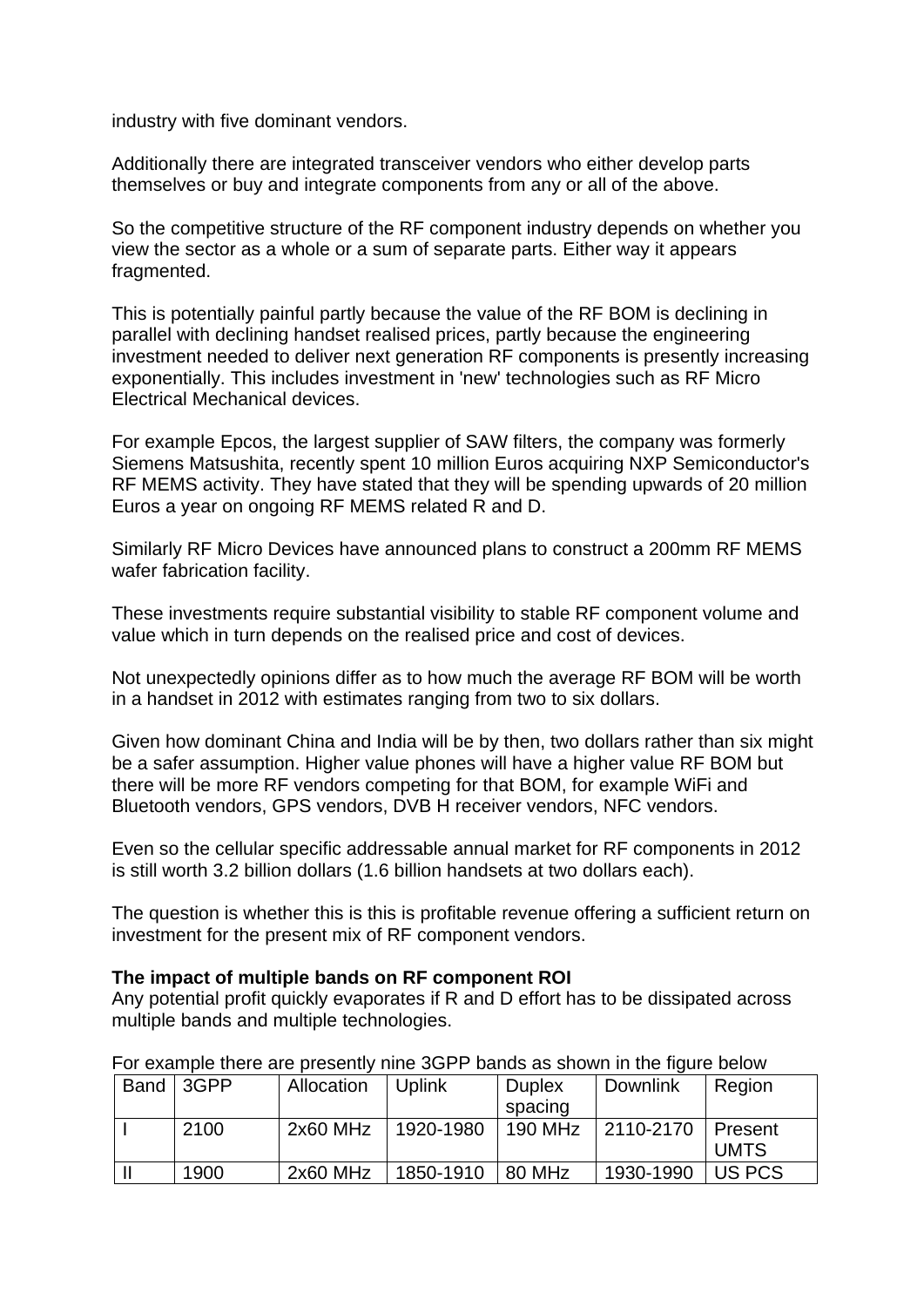| $\mathbf{III}$ | 1800      | $2x75$ MHz      | 1710-1785 | 95 MHz         | 1805-1880 | <b>GSM</b>   |
|----------------|-----------|-----------------|-----------|----------------|-----------|--------------|
|                |           |                 |           |                |           | Europe,      |
|                |           |                 |           |                |           | Asia, Brazil |
| IV             | 1700/2100 | $2x45$ MHz      | 1710-1755 | 400 MHz        | 2110-2155 | New US       |
| V              | 850       | $2x25$ MHz      | 824-849   | 45 MHz         | 869-894   | US and       |
|                |           |                 |           |                |           | Asia         |
| VI             | 800       | <b>2X10 MHz</b> | 830-840   | 45 MHz         | 875-885   | Japan        |
| VII            | 2600      | $2x70$ MHz      | 2500-2570 | <b>120 MHz</b> | 2620-2690 | <b>New</b>   |
| VIII           | 900       | <b>2X35 MHz</b> | 880-915   | 45 MHz         | 925-960   | Europe       |
|                |           |                 |           |                |           | and Asia     |
| IX             | 1700      | $2x35$ MHz      | 1750-1785 | 95 MHz 1       | 845-1880  | Japan        |

This is not a complete list.

The LTE 800 band in Europe will need to be added in at some time in the future as will LTE 700 for the USA.

The LTE800 band plan may in practice be several different band plans all requiring band specific RF device optimisation. This in turn implies band specific engineering effort which has to be amortised over relatively small market volumes.

The LTE 700 band is particularly idiosynchratic.

The bands could either be full duplex or TDD or possibly half duplex FDD introducing additional RF design and optimisation work.

### **The impact of multiple technologies on RF component ROI**

The market will also potentially be divided down again with specific WiMax variants which will remain sufficiently different from LTE to require bespoke RF component development.

This would seem to suggest that consolidation of the RF component community is inevitable and over due but attempts so far to achieve even a basic level of collaboration between vendors has proved problematic.

#### **A cultural resistance to consolidation?**

In fact we would suggest that the RF component industry is naturally averse to consolidation. Partly this is cultural. RF engineers see themselves as masters of a dark art so why not apply the same thinking to component supply side economics.

This is admirable but hard to square with the regulatory rush to bring yet more spectrum to the market - the recent announcement of additional AWS111 spectrum (2155 to 2180 MHz) to be auctioned in the US being a bizarre example.

#### **The impact of the RF component supply chain on the spectrum 'safe absorption rate' - why this dictates a continuing need for spectral and standards harmonisation**

In a previous Technology Topic we suggested the concept of a 'safe absorption rate'. This is the rate at which spectrum, particularly spectrum with specific RF requirements, can be exploited given present and projected future RF engineering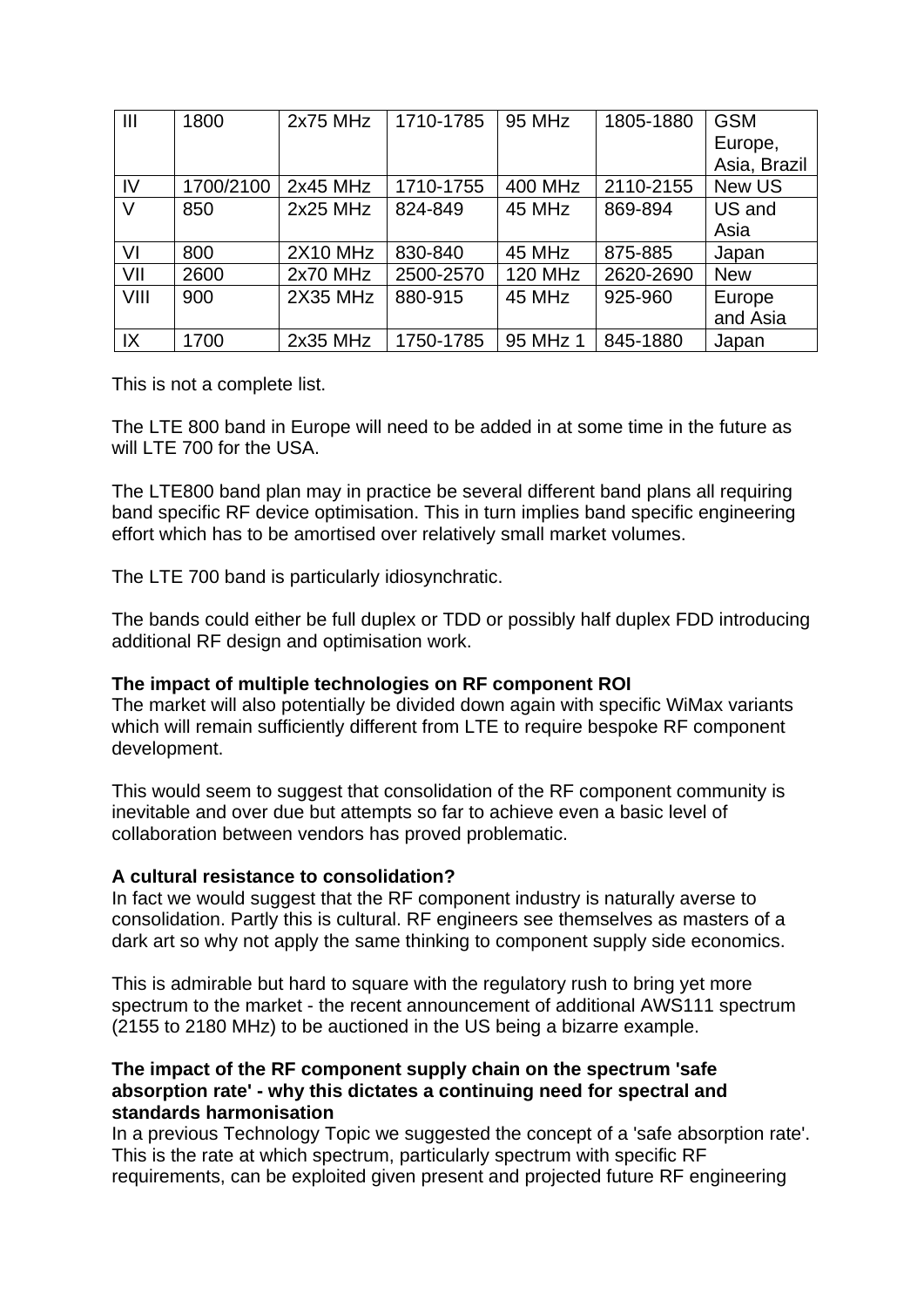constraints. These constraints are both financial and technical and possibly (see above) cultural.

We suggested that the industry was working beyond the safe absorption rate threshold and that the gap was getting larger over time. For reasons that we cannot understand this has not been factored into present spectral valuation - a triumph of optimism over reality.

It has been a recurring theme of ours that spectrum should be treated as a liability not an asset.

The RF component industry remains determinedly fragmented. This would not matter if the fragmentation was cyclical, part of the ongoing process of fragmentation and consolidation which we assert provides the foundation for efficient supply side economics.

The fact that these rules do not apply to the part of the industry that provides the bedrock on which all other parts of the supply chain is built is a curious anomaly.

It is however an anomaly that explains why spectral and radio standards harmonisation remains essential to the future fiscal health of the industry.

### **Ends**

### **And now a musical note**

### **The relevance of the 2 5 1 Progression to supply side economics**

We have suggested that efficient supply side economics are not based on a prescribed number of competitors in a market but rather the ongoing progression over time from a duopoly to, for example, five players and then to a monopoly.

Those of you interested in Jazz theory will recognise this as the well known Major 2 5 1 progression.

You start on the 'second' of a chord for a bar, (the Dorian minor) move to the fifth of chord for a bar (the dominant) and then resolve to the tonic (the major chord or 1 chord) for two bars.

All three chords have the same key signature (the same number of sharps and flats). Despite this, the harmonic progression creates tension (the two and the five) followed by release (the resolving of the chord to the tonic major.

The progression occurs in most Jazz tunes (not in modal Jazz, that's the exception that proves the rule) and importantly seems to reflect a human need to move away and then back to a normalized start point. It seems that markets and human musical emotions may have something in common.

So there you have it, the analysis of supply side economics using Jazz **harmonic** theory.

Interestingly Jazz **temporal** theory also has a direct analogue not in economics but in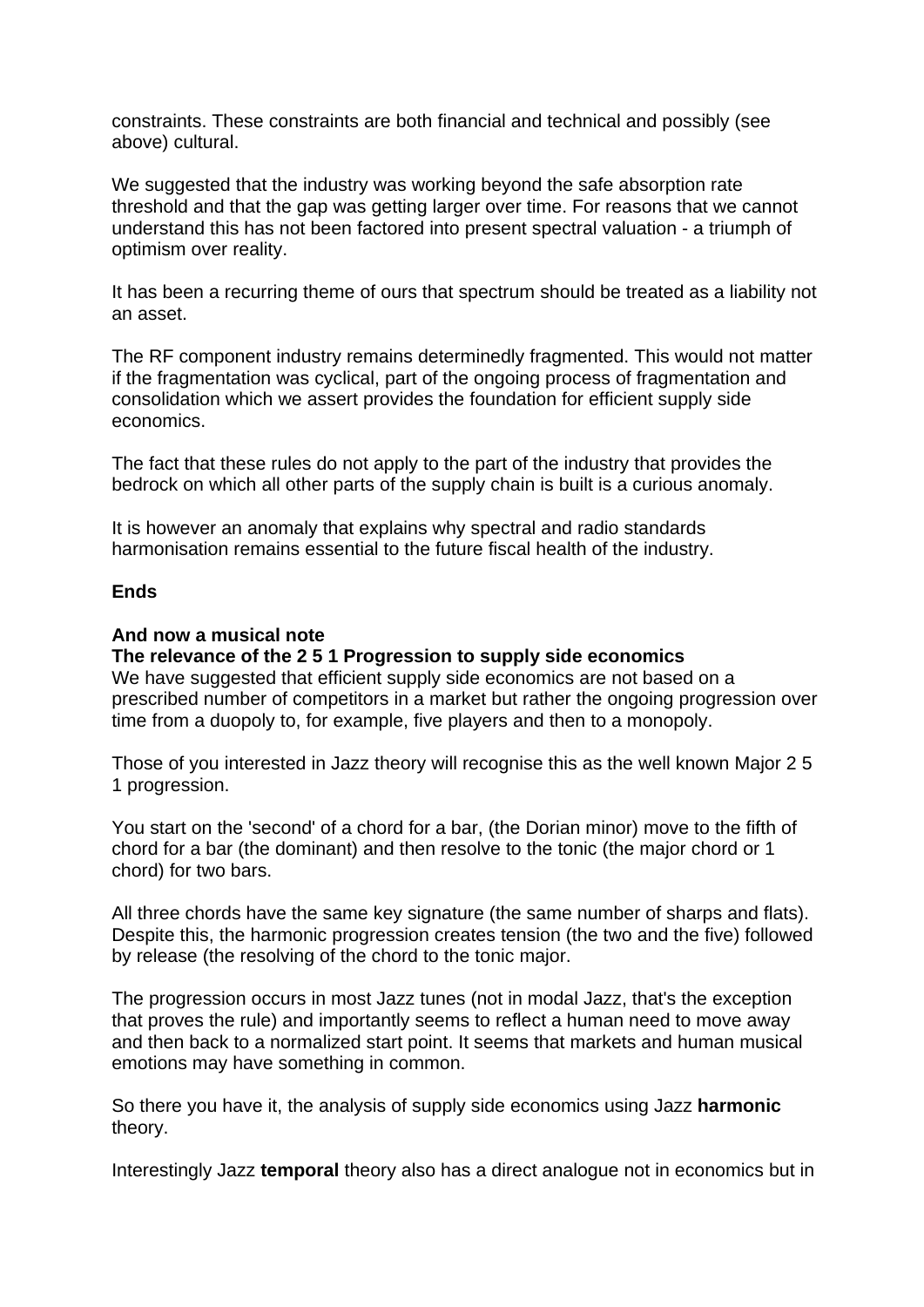public speaking and what is known in motivational management as 'influencing theory'.

**Humphrey Lyttelton**, the English Jazz trumpet player, used to ascribe his ability to make people laugh to his knowledge and application of Jazz timing and Jazz improvisation. Cicero's orations could have been analysed using similar temporal and harmonic techniques.

# **Another musical note**

**Bringing harmony and a sense of timing to the telecom industry** 

RTT, The Mobile World and the Shosteck Group work together on a broad cross section of projects in the industry where we aim to introduce fresh thinking and a sense of timing and harmonic balance(and we would like to think humility and humour) to help resolve obstinate problems caused by disconnects between technology, engineering, market and business policy.

For more information on this work contact

geoff@rttonline. com

00 44 208 744 3163

### **About RTT Technology Topics**

RTT Technology Topics generally reflect areas of research that we are presently working on.

We aim to introduce new terminology and new ideas to clarify present and future technology and business issues.

This is a hazardous process and we welcome comments from our readership who often have definite and better developed views on these subjects.

So do pass these Technology Topics on to your colleagues encourage them to join our Push List and respond with comments.

# **Contact RTT**

If you are interested in contributing similar articles to this collection [do please contact](mailto:geoff@rttonline.com)  [us.](mailto:geoff@rttonline.com)

[RTT](http://www.rttonline.com/), the [Shosteck Group](http://www.shosteck.com/) and [The Mobile World](http://www.themobileworld.com/) are presently working on a number of research and forecasting projects in the cellular, two way radio, satellite and broadcasting industry.

If you would like more information on this work then please contact

[geoff@rttonline.com](mailto:geoff@rttonline.com)